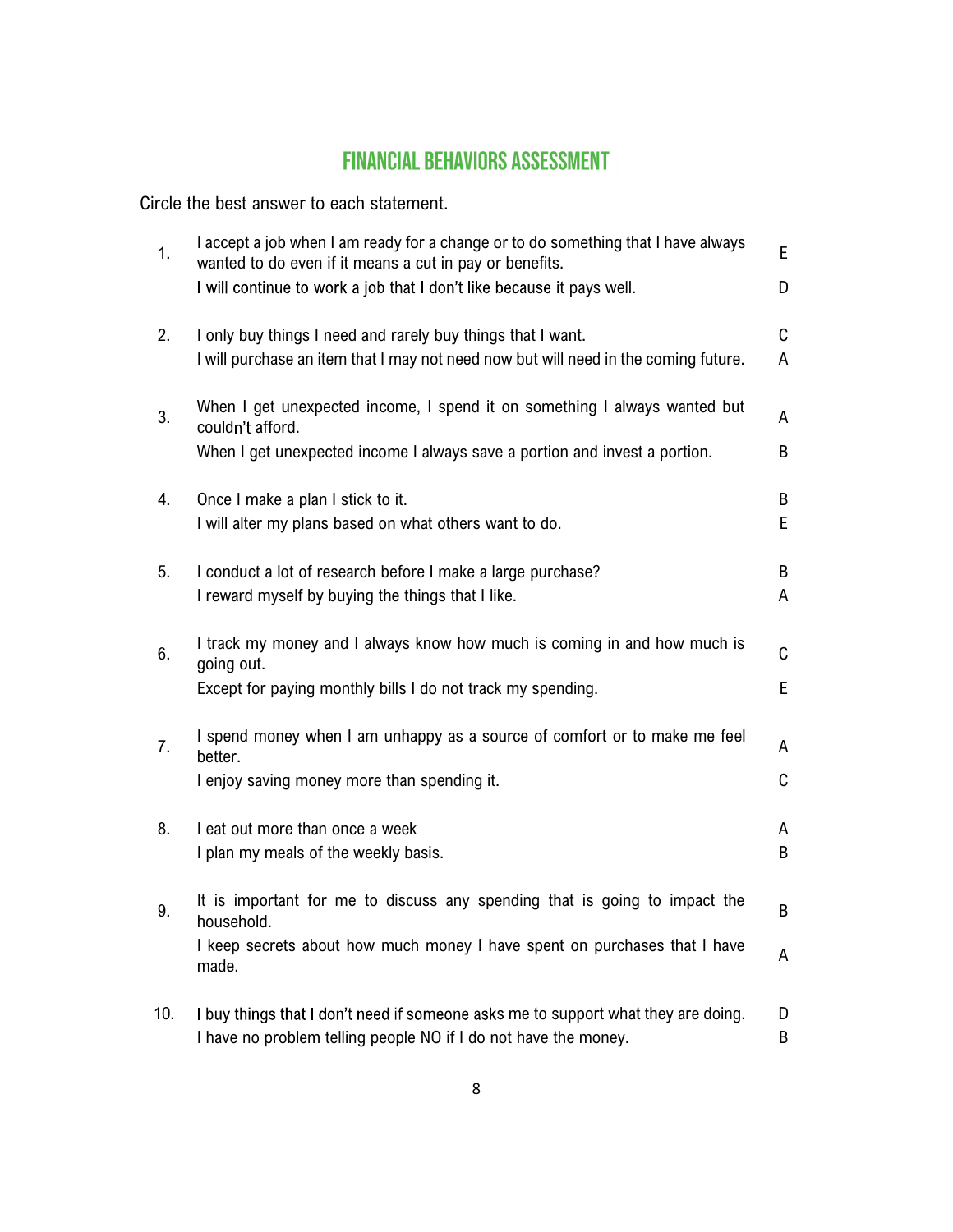| 11. | I only buy things if I have the cash on hand to purchase them.<br>I buy things on credit when I don't have the money to pay for it.                                                       | B<br>A |
|-----|-------------------------------------------------------------------------------------------------------------------------------------------------------------------------------------------|--------|
| 12. | I never have enough money to save due to my monthly bill obligations.<br>I save money each month.                                                                                         | A<br>B |
| 13. | When I set a spending budget I often find myself going over budget.<br>If I feel something is too expensive I look for less expensive alternatives.                                       | E<br>B |
| 14. | I like having the latest version of everything? (i.e. phone, computer).<br>If my device still works properly, I see no need to replace it for a newer model.                              | A<br>C |
| 15. | When I go grocery shopping I always end up buying things that are not on the<br>list?<br>My grocery list is based on my food budget for the week.                                         | E<br>B |
| 16. | I buy things even if I cannot afford it?<br>I set a budget of how much I am going to spend on a certain item?                                                                             | A<br>B |
| 17. | I only purchase cars that I can pay for with cash or pay off within 3 years.<br>When planning to purchase or lease a vehicle, I decide whether I can afford it by<br>the monthly payment. | B<br>A |
| 18. | It seems most people I know are better off than I am.<br>It would feel strange to have more money or nicer things than my friends or<br>family.                                           | A<br>D |
| 19. | I like being up to date with my clothes, phone, car, and other gadgets.<br>When I get money, I like to give some to others.                                                               | A<br>D |

 $A:$  \_\_\_\_ B: \_\_\_\_ C: \_\_\_\_ D: \_\_\_ E: \_\_\_

## **ASSESSMENT KEY**

- $A = Spencer$   $B = Strategy$
- C= Security D = Generous

E= Naturalist